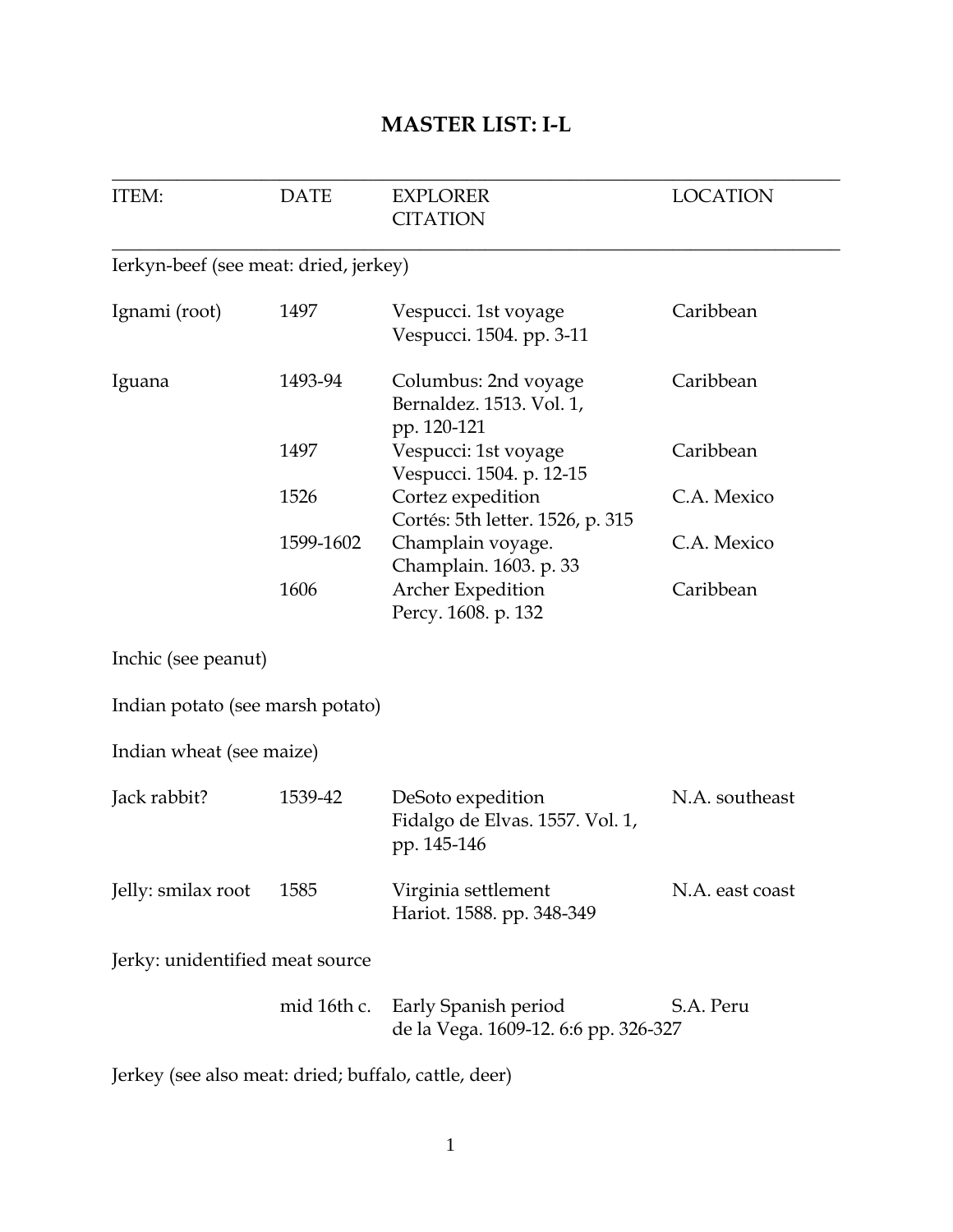| Jicama                                      | 1519        | Cortez expedition<br>de Sahaun. 1555. pp. 19-20                                         | C.A. Mexico    |  |
|---------------------------------------------|-------------|-----------------------------------------------------------------------------------------|----------------|--|
| Jobo                                        | 1519        | Cortez expedition<br>de Sahaun. 1555. pp. 19-20                                         | C.A. Mexico    |  |
| Juice: fermented; maguey                    |             |                                                                                         |                |  |
|                                             | 1519        | Cortez expedition                                                                       | C.A. Mexico    |  |
|                                             | 1520        | Bernal Diaz. 1576. p. 60<br>Cortez expedition<br>Cortés: 2nd letter. 1520,<br>pp. 86-89 | C.A. Mexico    |  |
| Juice: fermented; maguey; mixed with maize  |             |                                                                                         |                |  |
|                                             | mid 16th c. | Early Spanish period<br>de la Vega. 1609-12.<br>8:12 pp. 504-505                        | S.A. Peru      |  |
| Juice: fermented; maguey; mixed with mulli  |             |                                                                                         |                |  |
|                                             | mid 16th c. | Early Spanish period<br>de la Vega. 1609-12.<br>8:12 pp. 504-505                        | S.A. Peru      |  |
| Juice: fermented; maguey; mixed with quinoa |             |                                                                                         |                |  |
|                                             | mid 16th c. | Early Spanish period<br>de la Vega. 1609-12.<br>8:12 pp. 504-505                        | S.A. Peru      |  |
| Juice: fermented (see also beer; wine)      |             |                                                                                         |                |  |
| Juice: unfermented; grape; native, wild     |             |                                                                                         |                |  |
|                                             | 1540-42     | Coronado expedition<br>de Castañada. 1596.<br>Part 1, pp. 40-41                         | N.A. southwest |  |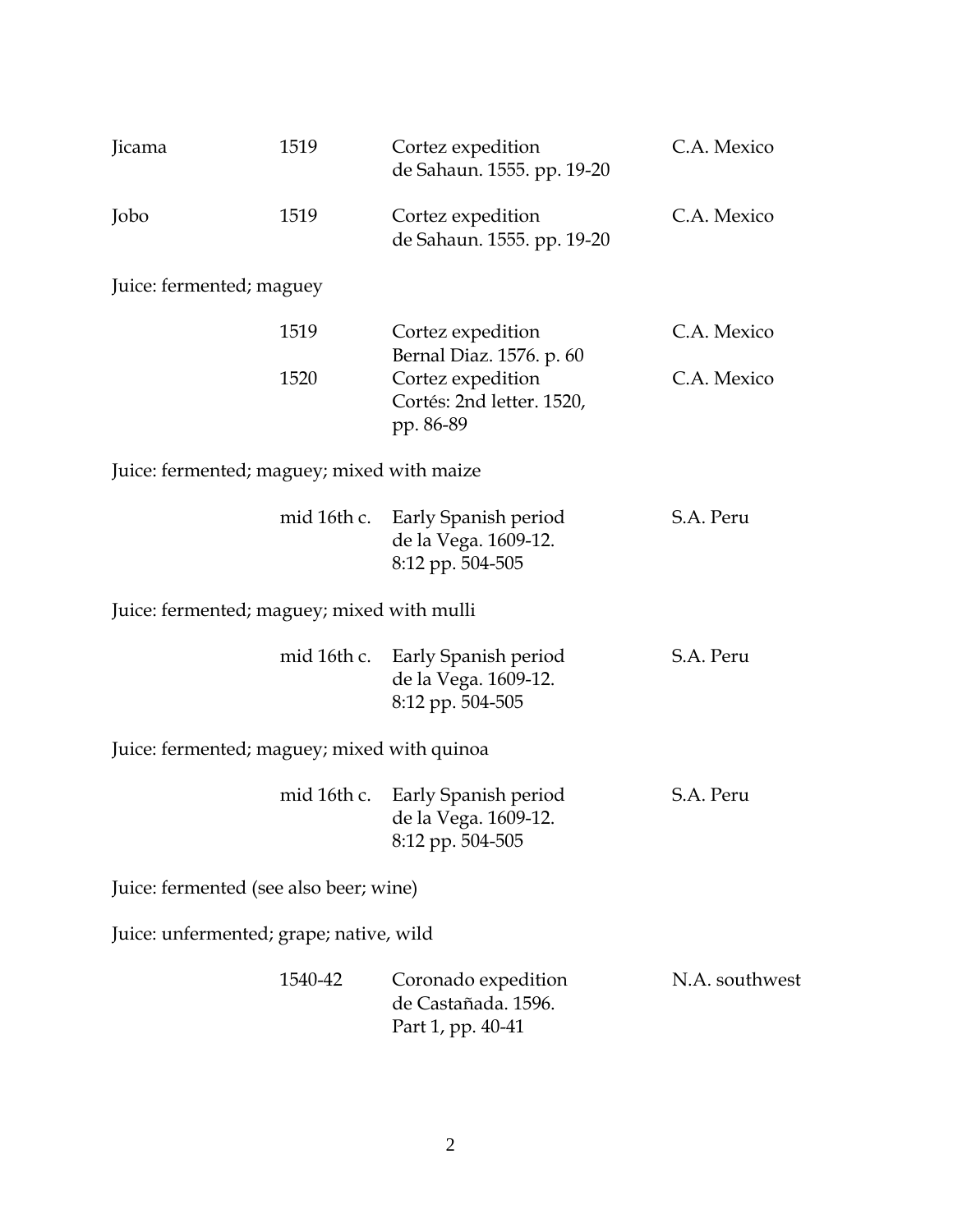Juice: unfermented; maguey

|                                                 | 1520        | Cortez expedition<br>Cortés: 2nd letter. 1520,<br>pp. 86-89               | C.A. Mexico     |
|-------------------------------------------------|-------------|---------------------------------------------------------------------------|-----------------|
| Juice: unfermented; maguey; boiled in rainwater |             |                                                                           |                 |
|                                                 | mid 16th c. | Early Spanish period<br>de la Vega. 1609-12. 8:13<br>pp. 505-506          | S.A. Peru       |
| Juice: unfermented; prickly pear                |             |                                                                           |                 |
|                                                 | 1612        | Virginia settlement<br>Strachey. 1612. p. 120                             | N.A. east coast |
| Kaishucpenauk (see duck potato)                 |             |                                                                           |                 |
| King crab (see crab: king crab)                 |             |                                                                           |                 |
| Lamb: European introduction                     |             |                                                                           |                 |
|                                                 | 1495        | Columbus expedition<br>Columbus memorandum.                               | Caribbean       |
|                                                 | 1612        | 1495. Vol. 1. pp. 84-86<br>Virginia settlement<br>Smith. 1612. p. 353     | N.A. east coast |
| Lamprey                                         | 1612        | Virginia settlement                                                       | N.A. east coast |
|                                                 | 1612        | Strachey. 1612. pp. 127-128<br>Virginia settlement<br>Smith. 1612. p. 350 | N.A. east coast |
| Lamprey (see also eel)                          |             |                                                                           |                 |
| Lard: bear                                      | 1539-42     | DeSoto expedition<br>Fidalgo de Elvas. 1557.<br>Vol. 1, pp. 69-74         | N.A. southeast  |
| Lard: pig                                       | mid 16th c. | Early Spanish period                                                      | S.A. Peru       |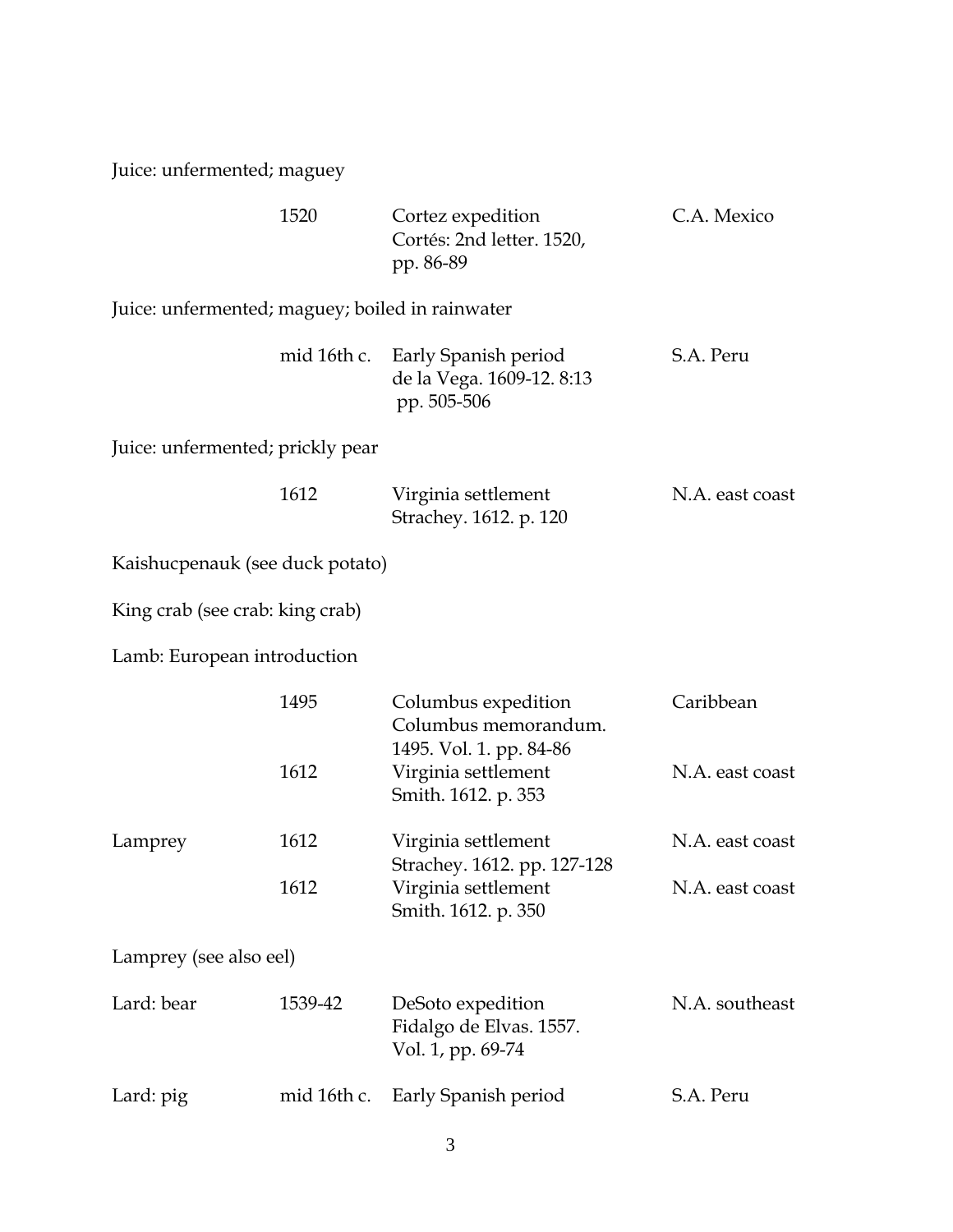## de la Vega. 1609-12. 9:19 pp. 585-586

Lard: pig; substituted for olive oil on Friday and during Lent

|  | mid 16th c. Early Spanish period | S.A. Peru |
|--|----------------------------------|-----------|
|  | de la Vega. 1609-12.             |           |
|  | 9:19 pp. 585-586                 |           |

Lavander: European introduction

|  | mid 16th c. Early Spanish period | S.A. Peru |
|--|----------------------------------|-----------|
|  | de la Vega. 1609-12.             |           |
|  | 9:29 pp. $601-602$               |           |

Leaf: unidentified variety; described as having "clove smell"

| 1493-94 | Columbus: 2nd voyage    | Caribbean |
|---------|-------------------------|-----------|
|         | Columbus. 16th century? |           |
|         | Vol. 1. p. 24           |           |

Leaf: coca; chewed to alleviate hunger, thirst, and weariness

|                          | 1532-34     | F. Pizarro: 3rd expedition<br>P. Pizarro. 1571. Vol. 1. p. 262                           | S.A. Peru      |
|--------------------------|-------------|------------------------------------------------------------------------------------------|----------------|
|                          | mid 16th c. | Early Spanish period<br>de la Vega. 1609-12.<br>1:11 pp. 34-35, also 8:15<br>pp. 509-511 | S.A. Peru      |
| Leaf: maguey; roasted    |             |                                                                                          |                |
|                          | 1540-42     | Coronado expedition<br>Jaramillo. 16th century?<br>pp. 119-120                           | N.A. southwest |
| Leaf: maize; famine food |             |                                                                                          |                |
|                          | 1519        | Cortez expedition<br>de Sahaun. 1555. p. 79                                              | C.A. Mexico    |

Leaf: sassafras; famine food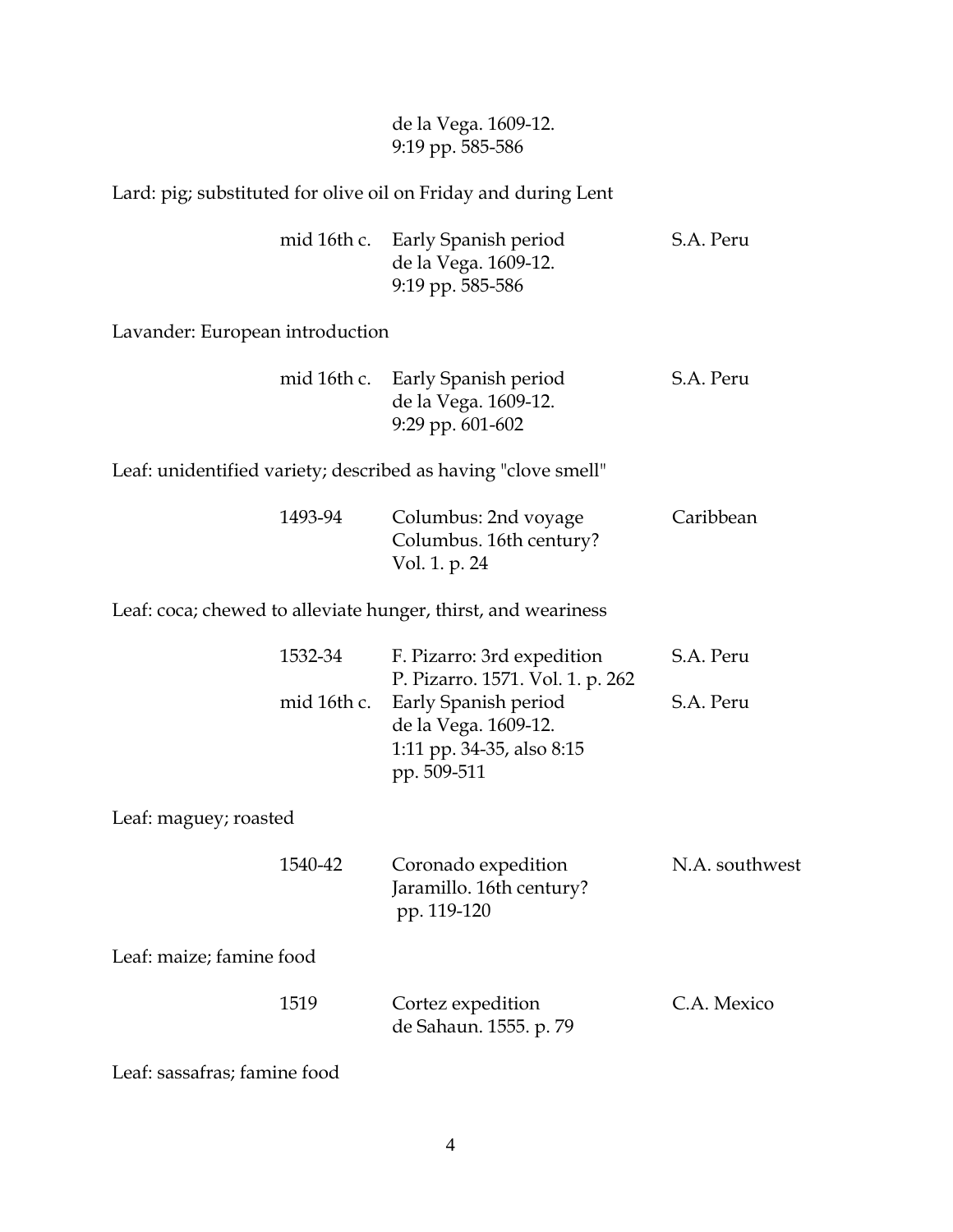| 1585-86 | Virginia settlement | N.A. east coast |
|---------|---------------------|-----------------|
|         | Lane. 1586. p. 272  |                 |

Leather: famine food

|                         | 1519 | Cortez expedition<br>de Sahaun. 1555. p. 79              | C.A. Mexico |
|-------------------------|------|----------------------------------------------------------|-------------|
| Leek: native, wild 1520 |      | Cortez expedition<br>Cortés: 2nd letter. 1520, pp. 86-89 | C.A. Mexico |

Leek: native, wild; eaten by Europeans, not Native Americans

| 1585 | Virginia settlement | N.A. east coast      |  |
|------|---------------------|----------------------|--|
|      |                     | Hariot. 1588. p. 350 |  |

Lemon: European introduction

| 1582      | American summary           | N.A. east coast |
|-----------|----------------------------|-----------------|
|           | Hakluyt. 1582. pp. 139-141 |                 |
| 1585      | Virginia settlement        | N.A. east coast |
|           | Hariot. 1588. p. 336       |                 |
| 1585-86   | Drake expedition           | Caribbean       |
|           | Bigges. 1589. pp. 228-229  |                 |
| 1599-1602 | Champlain voyage.          | Caribbean       |
|           | Champlain. 1603. pp. 7-12  |                 |
| 1599-1602 | Champlain voyage.          | C.A. Mexico     |
|           | Champlain. 1603. pp. 22-25 |                 |
|           |                            |                 |

Lentil: European introduction

|  | mid 16th c. Early Spanish period | S.A. Peru |
|--|----------------------------------|-----------|
|  | de la Vega. 1609-12.             |           |
|  | 9:29 pp. $601-602$               |           |

Lentisk (see mastik: misidentified)

Lettuce: native, wild?

|  | 1599-1602 Champlain voyage. | C.A. Mexico |
|--|-----------------------------|-------------|
|  | Champlain. 1603. pp. 32-33  |             |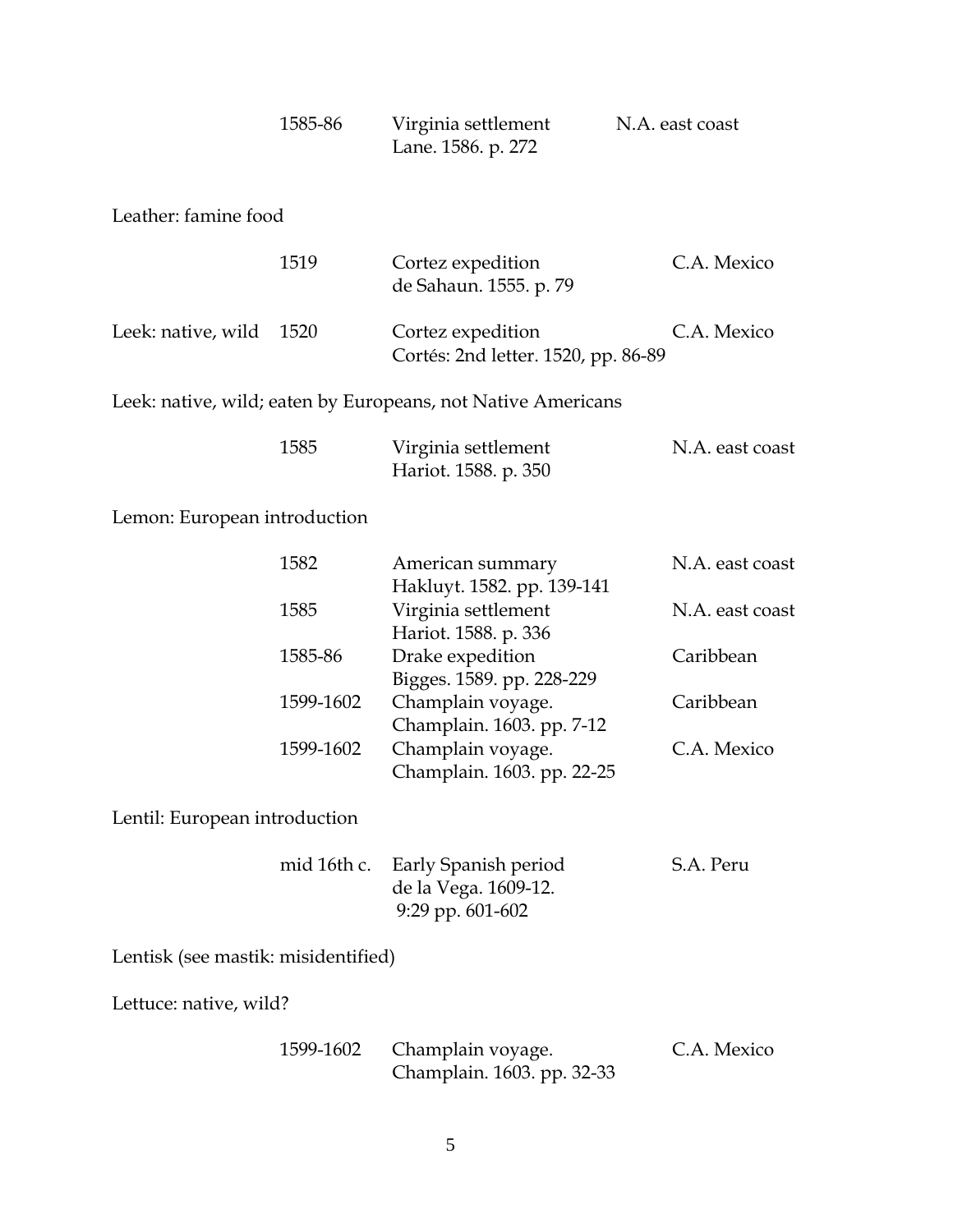| Lettuce: domesticated; European introduction          |             |                                                                              |                 |
|-------------------------------------------------------|-------------|------------------------------------------------------------------------------|-----------------|
|                                                       |             | mid 16th c. Early Spanish period<br>de la Vega. 1609-12.<br>9:29 pp. 601-602 | S.A. Peru       |
| Licorice: European introduction; test planting report |             |                                                                              |                 |
|                                                       | 1607        | Virginia settlement<br>Archer. 1607. pp. 99-102                              | N.A. east coast |
| Ligoacam-like fruit                                   |             |                                                                              |                 |
|                                                       | 1539-42     | DeSoto expedition<br>Fidalgo de Elvas. 1557.<br>Vol. 1, pp. 221-222          | N.A. southeast  |
|                                                       |             | Lime: European introduction; undifferentiated by type                        |                 |
|                                                       | mid 16th c. | Early Spanish period<br>de la Vega. 1609-12.<br>9:27 pp. 598-599             | S.A. Peru       |
| Lime: European introduction; bitter variety           |             |                                                                              |                 |
|                                                       |             | mid 16th c. Early Spanish period<br>de la Vega. 1609-12.<br>9:28 pp. 599-600 | S.A. Peru       |
| Lime: European introduction; sweet variety            |             |                                                                              |                 |
|                                                       |             | mid 16th c. Early Spanish period<br>de la Vega. 1609-12.<br>9:28 pp. 599-600 | S.A. Peru       |
| Liquidambar (see tobacco)                             |             |                                                                              |                 |
| Little rice (see quinoa)                              |             |                                                                              |                 |
| Lizard: undifferentiated; probably iguana             |             |                                                                              |                 |
|                                                       | 1493-94     | Columbus: 2nd voyage<br>Columbus. 16th century?                              | Caribbean       |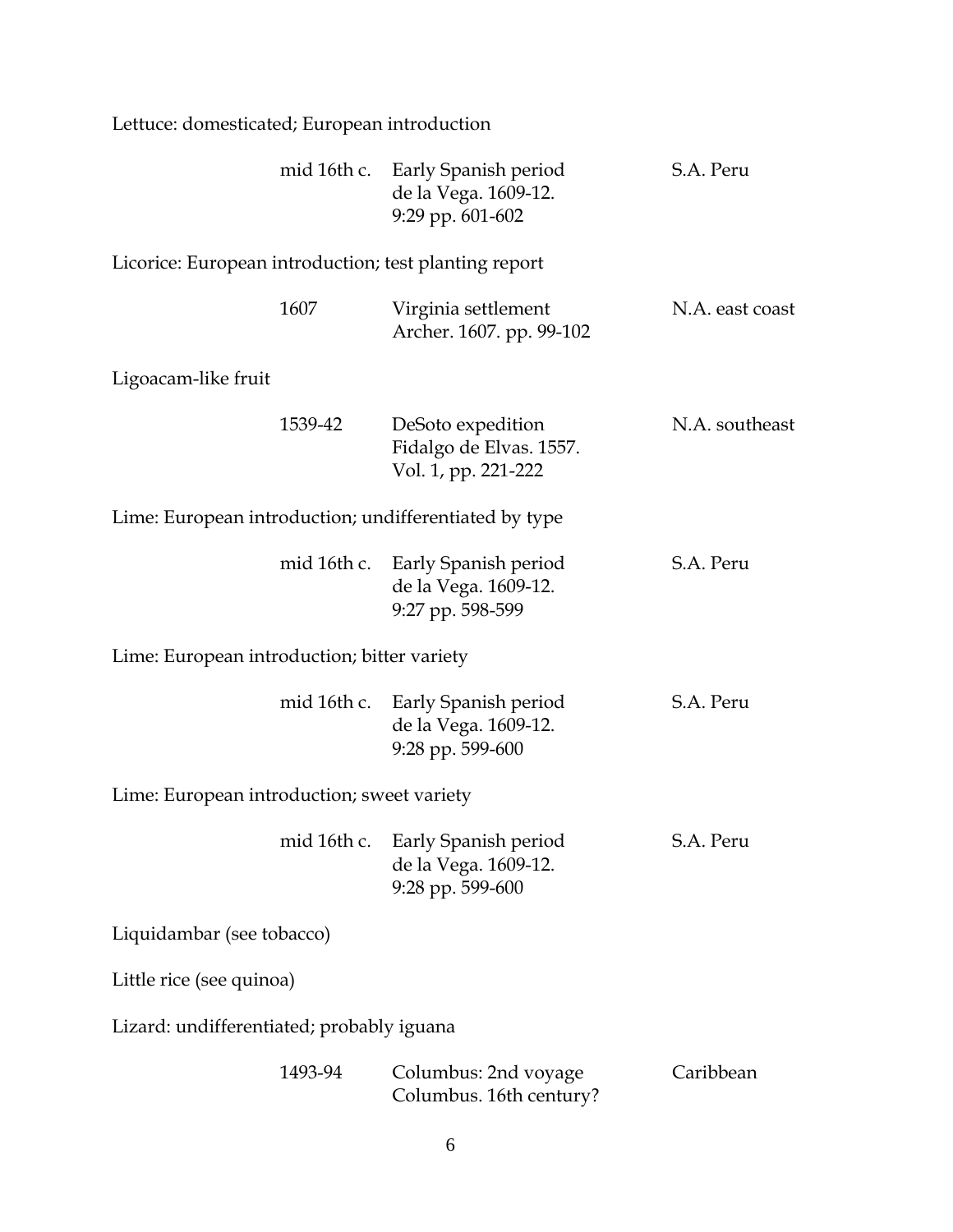## Vol. 1, pp. 40-44

## Lizard: undifferentiated; probably iguana; famine food

|       | 1519        | Cortez expedition                | C.A. Mexico |
|-------|-------------|----------------------------------|-------------|
|       |             | de Sahaun. 1555. p. 79           |             |
| Llama | 1532        | F. Pizarro: 3rd expedition       | S.A. Peru   |
|       |             | Xeres. 1534. pp. 32-33           |             |
|       | 1532-34     | F. Pizarro: 3rd expedition       | S.A. Peru   |
|       |             | P. Pizarro. 1571. Vol. 1. p. 154 |             |
|       | 1533        | F. Pizarro: 3rd expedition       | S.A. Peru   |
|       |             | H. Pizarro. 1533. pp. 120-122    |             |
|       | 1534        | H. Pizarro expedition            | S.A. Peru   |
|       |             | Astete. 1534. pp. 76-78          |             |
|       | 1534        | F. Pizarro: 3rd expedition       | S.A. Peru   |
|       |             | Sancho. 1534. pp. 64-66          |             |
|       | mid 16th c. | Early Spanish period             | S.A. Peru   |
|       |             | de la Vega. 1609-12. 1:11        |             |
|       |             | pp. 34-35 also 8:16 pp. 512-513  |             |
|       | 1599-1602   | Champlain voyage.                | C.A. Mexico |
|       |             | Champlain. 1603. p. 35           |             |

Llama (see also: mountain cattle; Peruvian sheep)

| Lobster | 1562    | Florida settlement           | N.A. southeast  |
|---------|---------|------------------------------|-----------------|
|         |         | Ribault. 1582. pp. 101-108   |                 |
|         | 1585    | Virginia settlement          | N.A. east coast |
|         |         | Hariot. 1588. pp. 361-362    |                 |
|         | 1592-93 | New England Settlements.     | N.A. northeast  |
|         |         | Hayes. 1592-93. pp. 170-172. |                 |
|         | 1602    | Gosnold Expedition           | N.A. northeast  |
|         |         | Archer. 1602. pp. 136-138    |                 |
|         | 1602    | Gosnold Expedition           | N.A. northeast  |
|         |         | Brereton. 1602. pp. 150-152  |                 |
|         | 1603    | Pringe Expedition            | N.A. northeast  |
|         |         | Pringe. 1603. pp. 225-226    |                 |
|         | 1605    | Waymouth Expedition          | N.A. northeast  |
|         |         | Rosier. 1605. pp. 262-264    |                 |
|         | 1607    | Davies [Davis] Voyage        | N.A. northeast  |
|         |         | Davies [Davis]. 1607.        |                 |
|         |         | pp. 419-420                  |                 |

Lobster: designs depicted on Inca vases